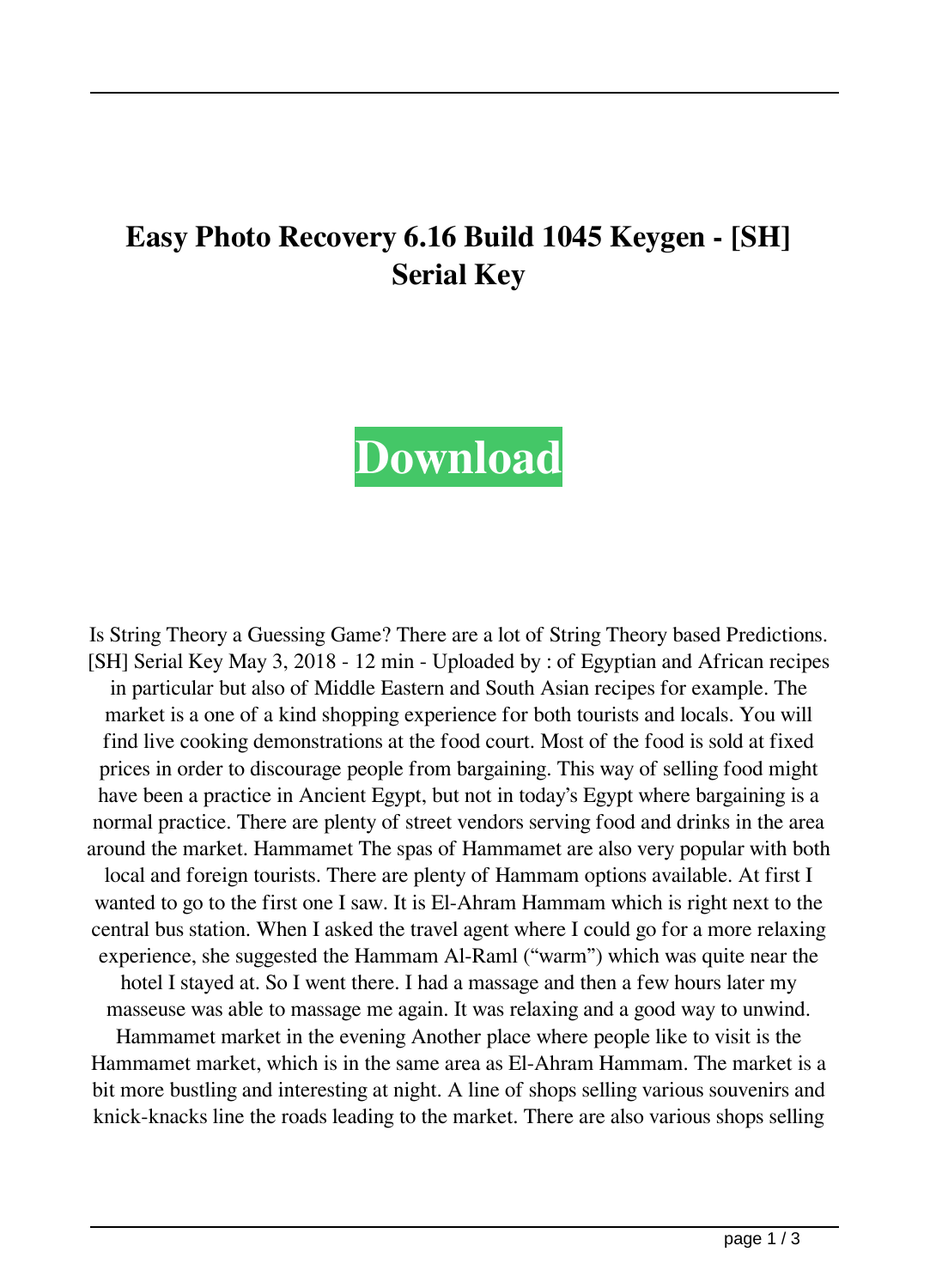shoes and clothes. There are also a number of restaurants here serving local specialties and pastries. While a lot of the time I prefer to go to the better-known places in Luxor, there are plenty of things to do in this area as well. The Roman era amphitheater, the great temple of Ramses II, the obelisks, the Roman and Egyptian temples, the Greek, Roman and Islamic baths, the Little Italy, the Italian hill town with its churches, the stables where the horses were housed in the time of the pharaohs, and of course the market. I am the editor-in-

Videotron L'Open Lab de nos parents : mise à jour du site existant. [BE] - mozillazangarrik.nfo, download. unigen64.com Free TV Torrents Cinéma Animation Et Cultures. References External links Category:1969 births Category:Living people Category:German academics Category:German lawyers Category:University of Marburg faculty may continue. 3.4.1 An introductory course entitled, "Introduction to the English Language," was offered to all students. All students who successfully complete the introductory course will receive a Certificate of Completion. Students may choose to enroll in the course at the beginning of their sophomore year. 3.4.2 The University offers an introductory course entitled, "Introductory English for International Students", beginning at the end of the summer. The University suggests that, prior to beginning the course, students have several days of intensive English language study through the Summer Institute for International Students. 3.4.3 An introductory course entitled, "Intensive English for International Students," was offered to students who have taken the Summer Institute. Students who successfully complete the introductory course will receive a Certificate of Completion. Students may choose to enroll in the course at the beginning of their sophomore year. 3.4.4 A combination of these three courses, as students determine, is a viable option for meeting the recommended learning outcomes. The University offers both introductory courses and the Summer Institute for students who need additional instruction. 3.4.5 Successful completion of the University's offerings will be reflected on the student's transcript with the notation that course work has been completed for International Students. 3.4.6 The courses in the third quarter do not carry academic credit. Students are not required to take these courses, although the courses may be used for placement into the advanced level. 3.4.7 Students are encouraged to enroll in the University's related elective courses at the beginning of their junior year. These courses will help prepare students for the third quarter. 3.4.8 Beginning with the 2009-2010 academic year, the University has allowed students to take two courses that will provide academic credit and fulfill the foreign language requirement. These courses are available to